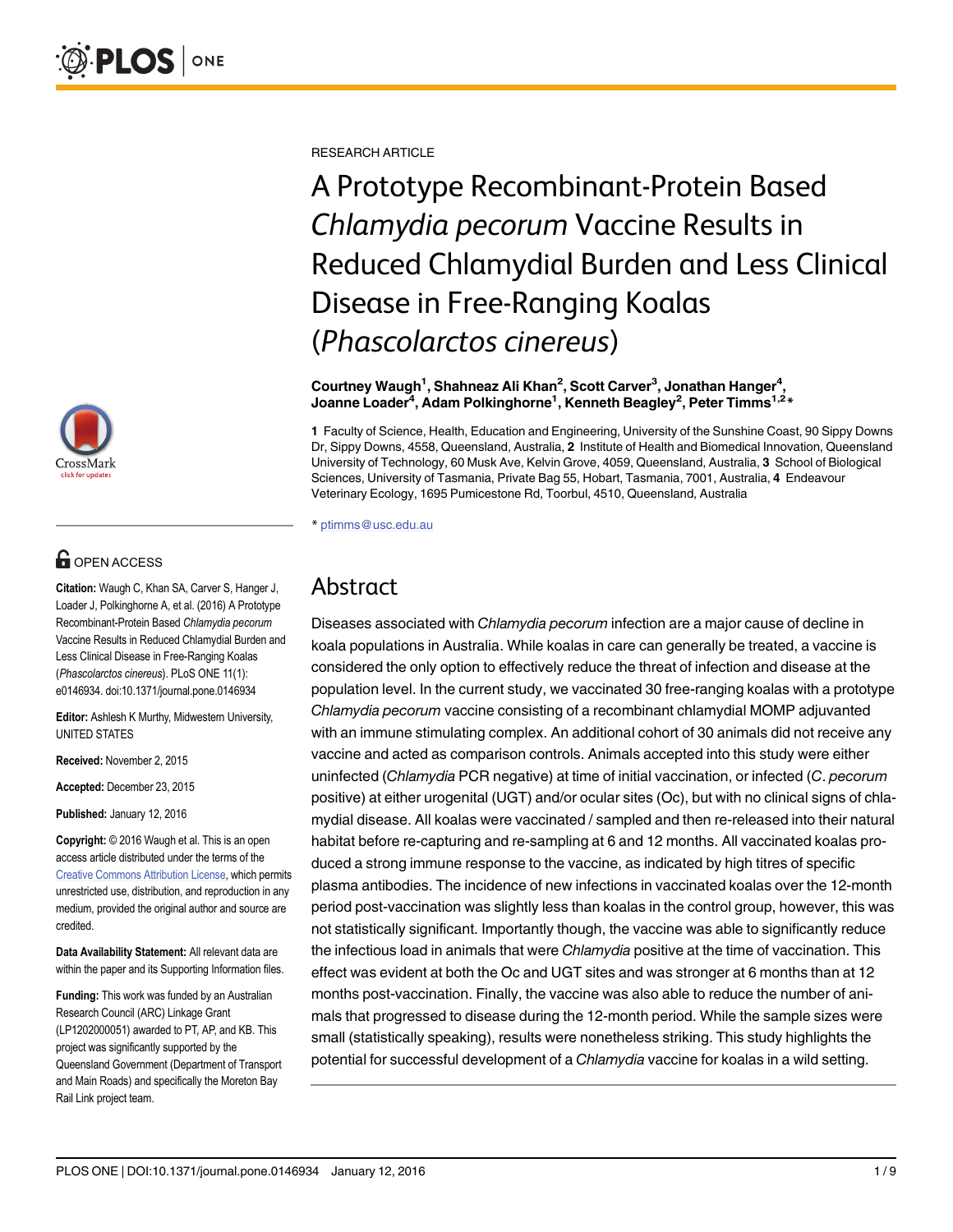<span id="page-1-0"></span>

Competing Interests: The authors have declared that no competing interests exist.

#### Introduction

Infections by the intracellular bacterium Chlamydia pecorum contribute to significant morbidity and mortality in the koala (*Phascolarctos cinereus*). Disease progression can include keratoconjunctivitis, cystitis, reproductive disease/sterility and blindness; the progression of which, in severe cases, can cause death. An antibiotic treatment regime is currently recommended for mild infections [\[1](#page-7-0)], however for koalas affected by severe chlamydial disease, antibiotics alone are not sufficient to cure the clinical signs  $[1]$  $[1]$ .

In recognition that a reduction in disease may have a positive effect in the conservation of koalas  $[2, 3]$  $[2, 3]$  $[2, 3]$  $[2, 3]$ , our group has been leading the development of a prototype C. *pecorum* vaccine  $[4-9]$  $[4-9]$  $[4-9]$  $[4-9]$ . Based on studies which have shown efficacy in animal models (reviewed in Farris and Morrison  $[10]$  $[10]$ ), the primary component of the *C. pecorum* vaccine has been the recombinant proteins derived from the chlamydial Major Outer Membrane Protein (rMOMP). rMOMP is highly immunogenic in humans and animals and has been studied in detail as a vaccine candidate. In the initial studies utilizing this vaccine antigen adjuvanted with an immune stimulating complex, we have shown that this prototype chlamydial vaccine (i) induces long-lasting specific humoral and cell-mediated immune responses in vaccinated koalas [[9\]](#page-8-0); (ii) induces an immune response that can recognize genetically distinct C. pecorum strains, a capability that natural infection does not appear to have  $[6]$  $[6]$ ; (iii) induces the production of specific antibodies that are effective in neutralizing C. *pecorum in vitro* [[9](#page-8-0)]; and (iv) does not have any apparent deleterious effects on the health of Chlamydia-free koalas or koalas with current chlamydial infection and/or disease  $[8, 11]$  $[8, 11]$  $[8, 11]$ .

In the absence of an established infection challenge model for the koala, further understanding of the efficacy of the vaccine for reducing the risk and impact of chlamydial infection at both the individual and population level is limited. In the current study, we assessed the health outcomes of a cohort of 60 koalas, including 30 animals vaccinated with the prototype Chlamydia vaccine within one free-ranging population in South-East Queensland (SEQ), Australia. Vaccinated and control cohorts of animals were then released, monitored for a period of 12 months, and recaptured periodically to compare a range of health parameters between the two groups.

## Materials and Methods

## Chlamydia MOMP recombinant preparation

Purified C. pecorum MOMP from three koala C. pecorum genotypes (A, F and G) were used as previously described by Kollipara et al. [\[7](#page-7-0)].

## Animals and Immunizations

Animals included in the study ( $n = 60$ ) were part of a larger population-wide study by the Queensland Government Department of Transport and Main Roads (as part of the Moreton Bay Rail Link project), conducted between 2012 and 2015 in the Moreton Bay Region, Queensland, Australia. Criteria for inclusion into the study were animals of breeding age  $(>1 \text{ year})$  of either sex, with no clinical signs of chlamydial disease, as assessed during the initial capture event by qualified wildlife veterinarians. Animals were randomly assigned to either the vaccinated or control (non-vaccinated) group at initial capture. The vaccinated group ( $n = 30$ ) received a three-dose regime of the vaccine via the sub-cutaneous route, given at one-month intervals, consisting of the three rMOMP proteins as the antigens (50μg each of MOMP-G, MOMP-A, and MOMP-F) and an Immunostimulating complex adjuvant (50μg, ISC, Zoetis Australia [[4\]](#page-7-0)). Following a detailed veterinary health assessment, animals were released with a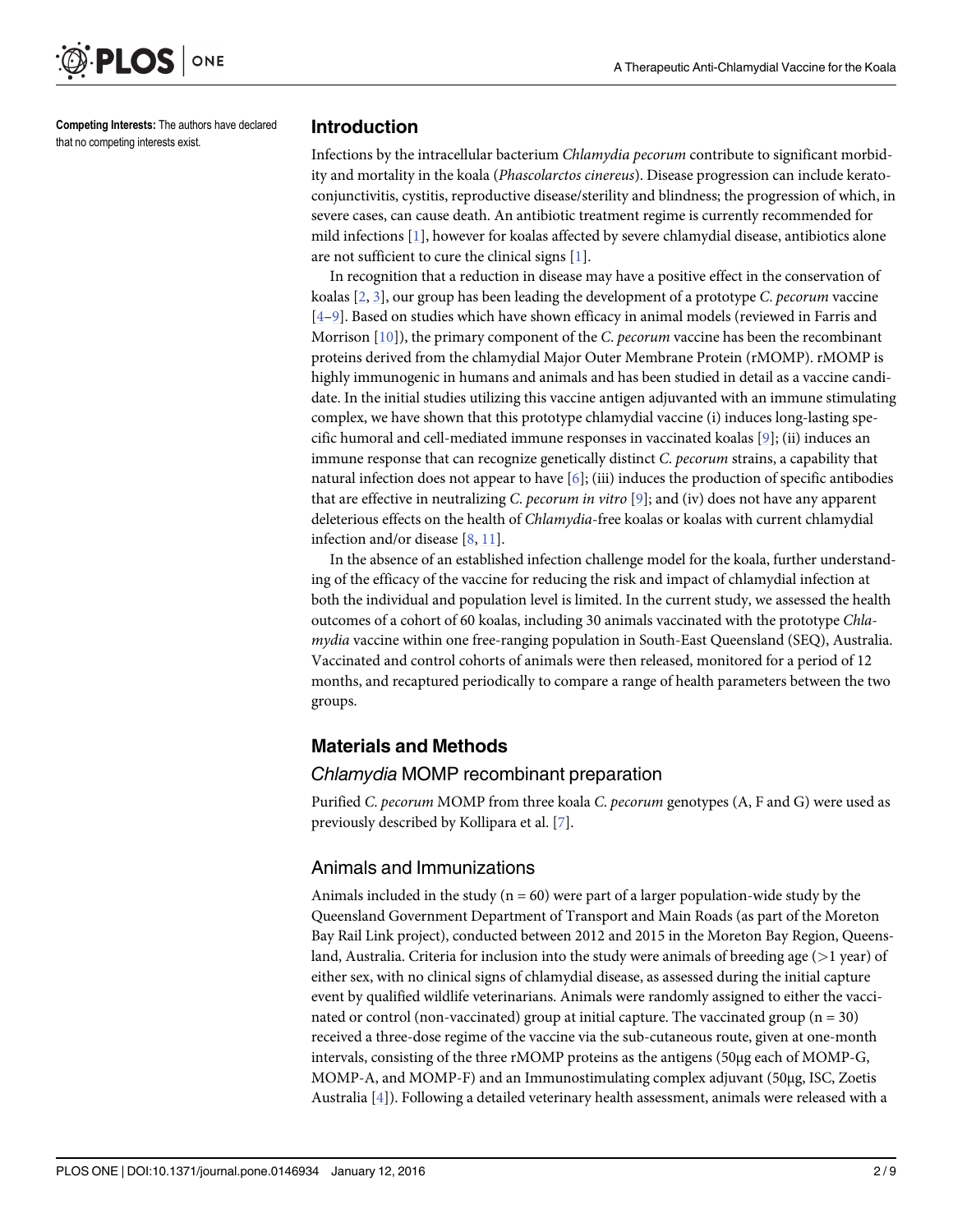<span id="page-2-0"></span>radio collar or anklet for tracking (Sirtrack). Animals were re-captured at 1 month, 2 months, 6 months, and 12 months for the purpose of (i) additional vaccinations for the vaccine cohort animals only (1 month and 2 months) or (ii) detailed health checks and sampling (2, 6 and 12 months). While 30 animals were originally recruited into each group, unfortunately, only 23 vaccinated and 27 control koalas could be resampled at the six month time point due to animal losses associated with misadventure (e.g. predation, trauma, koala movements outside of study area, or disease). At 12 months, again, further losses had occurred and numbers were considerably reduced in each cohort to 15 vaccinated and 14 control koalas.

All procedures were approved by the University of the Sunshine Coast (USC) Animal Ethics Committee (Animal ethics number AN/A/13/80) and by the Queensland Government (Scientific Purposes Permit, WISP11532912). The trial was performed under the Australian Pesticides and Veterinary Medicines Authority Permit PER 7250.

## Health assessments and sampling

Koalas were located by transect searching (for initial capture) or via telemetry devices (for subsequent captures). The choice of capture technique (flagging vs koala trap) was based on the following: if a koala could be safely (for koala and capture team personnel) captured using a flagging technique (dangling a flag on a pole above the head of a koala to gently coax them to the bottom of the tree), then the flagging technique was employed. If the safety of the koala or koala capture team could not be assured for a conventional flagging capture, then the capture used the koala trap, or was aborted. Veterinary assessments and sampling, while under a short period of anesthesia, were conducted on each animal at 0, 2, 6, and 12 month time-points following their initial capture and veterinary examination. Koalas were anaesthetized by intramuscular injection (quadriceps muscle group) of alfaxalone (Alfaxan CD RTU, Jurox) at a dose rate of approximately 3mg/kg. A 22 or 23 gauge needle was used. Minimal or no restraint was required, and the injection was performed while the koala was in the transport cage. After induction of general anesthesia (approximately 5 minutes in most cases) the koala was removed from the cage and placed on the examination table. Anesthesia was maintained by administration of an isoflurane/oxygen mix delivered by face-mask at between 1.5–2.5% vapor pressure of isoflurane. A full veterinary physical and clinical examination was conducted in accordance with standard veterinary procedures Ultrasound examination of the kidneys, ureters, urinary bladder and the reproductive tract allowed for identification of urogenital tract diseases including cystitis and reproductive-tract cysts in female koalas. Urinalysis was utilized to detect possible kidney or urinary tract disorders, such as cystitis, which is also associated with *Chlamydia*. Chlamydial disease scores were assessed according to the disease scoring criteria outlined in detail in Wan et al. [[12](#page-8-0)]. For the purposes of this study, one set of conjunctival/ocular (Oc) and urogenital (UGT) swabs were collected for Chlamydia load determination and a blood sample of up to 5mL was collected from the cephalic vein. This was used for preparation of haematology smears and separation of plasma and serum by centrifugation. During anaesthesia and recovery koalas were constantly monitored by an experienced wildlife veterinary nurse. At the completion of all veterinary procedures, volatile anaesthesia delivery was stopped and the koala was monitored closely until it achieved sternal recumbancy. At this point it was transferred to a transport cage until fully recovered from anaesthesia. When the veterinary team was satisfied that the koala had recovered sufficiently to be released back into the wild safely, it was released by field staff at the point of capture.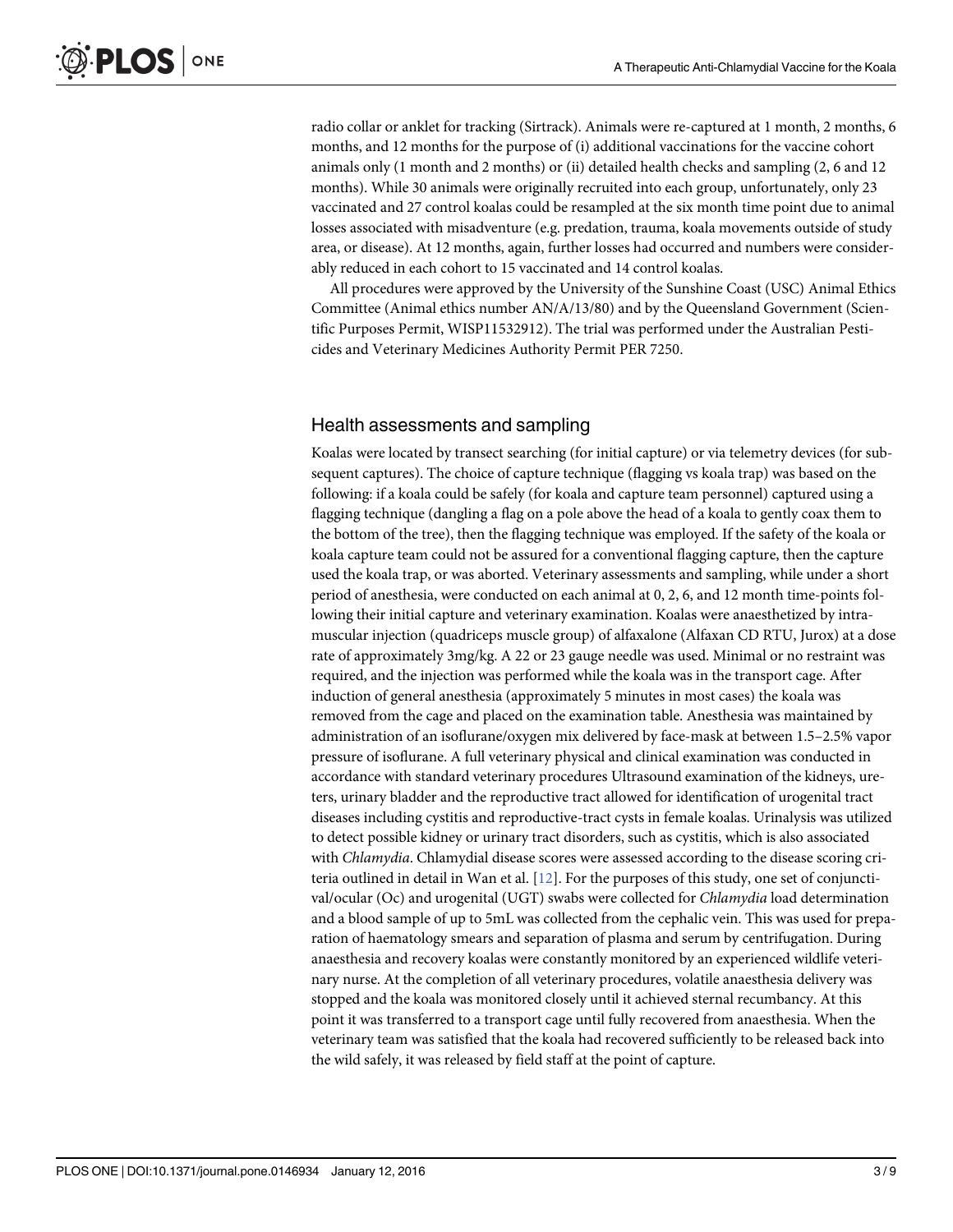## <span id="page-3-0"></span>Chlamydia-specific IgG plasma response

IgG response was analysed via enzyme-linked immunosorbent assays (ELISAs). ELISAs were performed on plasma samples at 0 and 6 months as per Khan et al. [\[5](#page-7-0)], and served as a control to demonstrate that vaccinated koalas produced a specific immune response to the vaccine antigens as previously shown [[5\]](#page-7-0).

## Chlamydia quantification

Swab samples were stored at -20°C until the DNA was extracted as described by Devereaux et al. [\[13\]](#page-8-0). The extracted samples were screened for the presence of C. pecorum using a diagnostic quantitative real-time PCR (RT-PCR) targeting a 204 bp fragment of the chlamydial 16S rRNA gene. Assays were as described in Marsh et al. [[14](#page-8-0)] except for the PCR mixture containing 1× QuantiTect SYBR Green PCR Master Mix (Qiagen) and 10  $\mu$ M primers [[14](#page-8-0)] made up to a final volume of 15 μl with PCR-grade water, as well as an increased initial denaturation to 15 mins at 94°C. All reactions were carried out on a Rotor-Gene Q 5-plex HRM platform (Qiagen).

## Statistical analysis

Significant differences between 0 and 6 month IgG antibody titres were evaluated with a Wilcoxon signed-rank test. To evaluate how C. pecorum infection prevalence and loads differed among vaccinated versus control koalas, Chi-square contingency table analyses were used to compare the changes in C. pecorum load over time (0 vs. 6 and 0 vs. 12 months), with changes categorized into bands as either, decreasing, stable or increasing ( $\Delta qPCR \leq -100$ , -99-99, and  $> 100$  copies/ $\mu$ L respectively). These categories were chosen because small variations of up to 100 copies/μL in qPCR can occur across assays. We conducted this analysis on the raw numbers of koalas within each group (which we considered a conservative analysis, given our sample size), and on the percentage of koalas in each group (which we considered a more sensitive approach, given our sample size). We chose these conservative and sensitive approaches because, though our results are striking, the numerical effect of koala mortalities in the field inflated the Type-II statistical error, limiting detection of statistical significance based on raw data alone. Where appropriate we used Markov chain Monte Carlo simulations to overcome Chi-square statistical issues associated with expected values < 5. Analyses were conducted on both Oc and UGT infections (see Results). All analyses were conducted using Rv3.0.2 ([www.r](http://www.r-project.org)[project.org](http://www.r-project.org)).

## **Results**

#### Vaccine safety data

All vaccinated animals were monitored for up to 24 hours post-vaccination and given a thorough veterinary health check at 2 months and thereafter at their regular 6-monthly capture and sampling events. There were no short or longer-term adverse events reported due to administration of the vaccine in any of the animals.

#### Immune response to vaccination

We used our Chlamydia ELISA to determine plasma IgG antibody levels both (i) at 0 months and (ii) 6 months post vaccination in the vaccine group ( $n = 23$ ). We found that the average antibody titre at 6 months post-vaccination in PCR negative and PCR positive animals was sig-nificantly greater than at 0 months ([Fig 1](#page-4-0); PCR negative  $p = 0.002$ ; PCR positive  $p < 0.001$ ; [S1](#page-7-0) [Table](#page-7-0)) indicating that we had successfully induced a vaccination-specific immune response.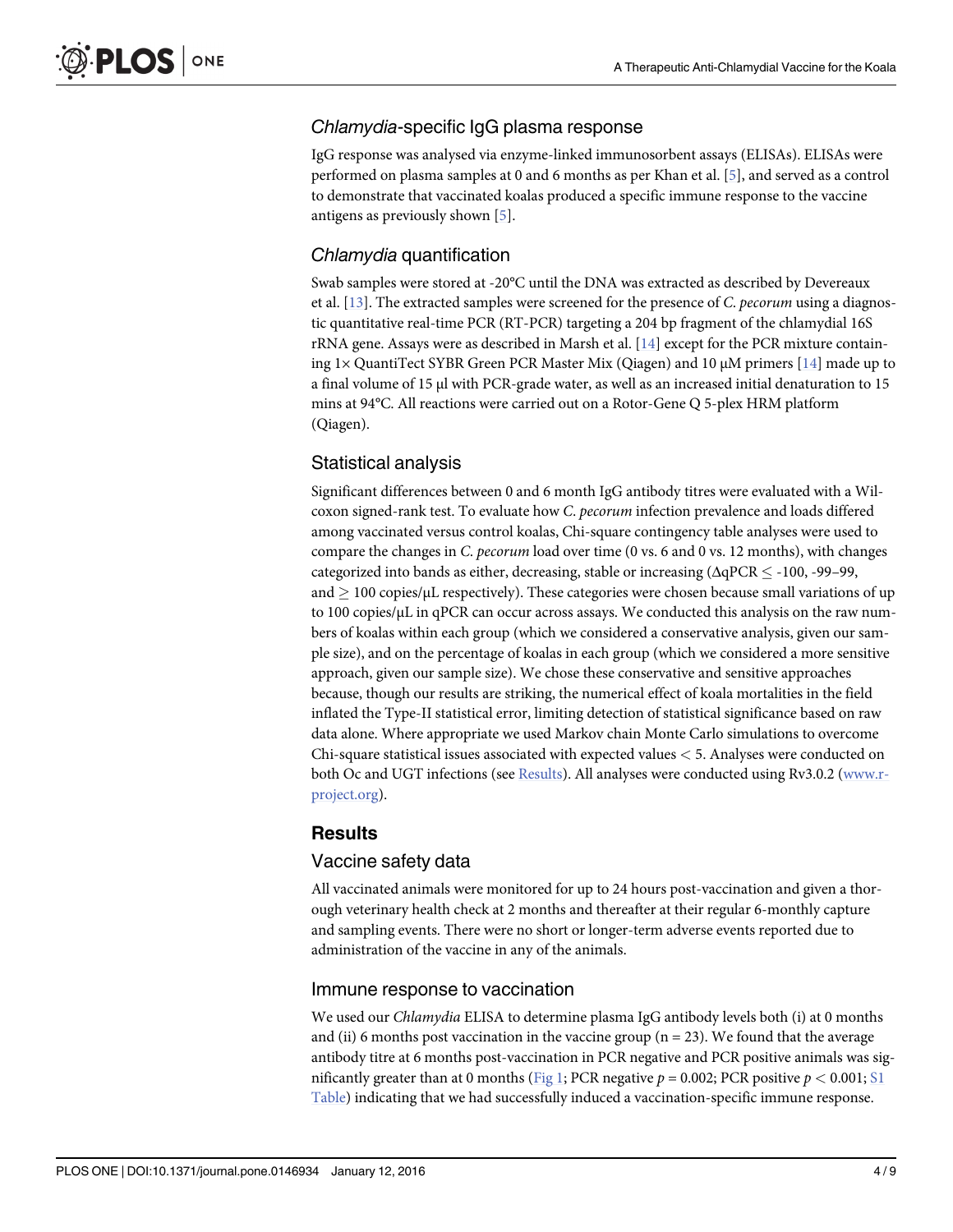<span id="page-4-0"></span>





doi:10.1371/journal.pone.0146934.g001

#### Chlamydia prevalence

Overall, the 60 animals initially included in our study had a C. pecorum prevalence of 54% at time of capture (as defined by C. pecorum species-specific PCR). After recruitment into the trial, the koalas were assigned into groups consisting of: (i) animals with a current infection, as defined by being C. pecorum PCR positive, at the Oc site (Vaccinated:  $n = 10$ ; Control:  $n = 6$ ); (ii) C. pecorum PCR positive animals at the UGT site (Vaccinated:  $n = 8$ ; Control:  $n = 13$ ); and (iii) animals that were C. pecorum PCR negative at either site (Vaccinated: n = 16; Control  $n = 21$ ). Some animals (Vaccinated:  $n = 7$ ; Control  $n = 6$ ) were necessarily included in both groups due to the occurrence of C. pecorum positivity at both sites. At 12 months, the number of animals remaining in each group decreased (mortality among wild koalas) to: (i) C. pecorum PCR positive animals at the Oc site (Vaccinated:  $n = 7$ ; Control:  $n = 4$ ); (ii) C. pecorum PCR positive animals at the UGT site (Vaccinated:  $n = 5$ ; Control:  $n = 6$ ; and (iii) C. pecorum PCR negative animals (Vaccinated:  $n = 11$ ; Control  $n = 10$ ).

[Table 1.](#page-5-0) Change in Chlamydia PCR load following vaccination: Percentage (and raw number calculations) of koalas that were C. pecorum positive at 0 months (i.e. at initial vaccination time), and then exhibited changes in their C. percorum load between either 0 and 6 months, or between 0 and 12 months, post vaccination. Statistically significant effects are shown in bold. Trending  $(P < 0.1)$  results indicated with  $*$ . Grey shading represents groups with more than expected (based on Pearson residuals) for significant results. The changes are categorized as decreasing, stable or increasing ( $\Delta qPCR \leq$ -100, -99--99, and  $\geq$  100 copies/ $\mu$ L respectively).

|         | Eye $(0 \text{ vs. } 6 \text{ months})$ |               |            | Eye $(0 \text{ vs. } 12 \text{ months})$ |               |           | UGT (0 vs. 6 months) |               |            | UGT (0 vs. 12 months) |               |                 |
|---------|-----------------------------------------|---------------|------------|------------------------------------------|---------------|-----------|----------------------|---------------|------------|-----------------------|---------------|-----------------|
|         | <b>Decrease</b>                         | <b>Stable</b> | Increase   | Decrease                                 | <b>Stable</b> | Increase  | <b>Decrease</b>      | <b>Stable</b> | Increase   | <b>Decrease</b>       | <b>Stable</b> | <b>Increase</b> |
| Control | $33\%$ (2)                              | $0\%$ (0)     | $67\%$ (4) | $100\%$ (4)                              | $0\%$ (0)     | $0\%$ (0) | $69\%$ (9)           | $0\%$ (0)     | $31\%$ (4) | $83\%$ (5)            | $0\%$ (0)     | $17\%$ (1)      |
| Vacc    | $50\%$ (5)                              | $40\%$ (4)    | $10\%$ (1) | $71\%$ (5)                               | $29%$ (2)     | $0\%$ (0) | $88\%$ (7)           | $12\%$ (1)    | $0\%$ (0)  | $100\%$ (5)           | $0\%$ (0)     | $0\%$ (0)       |
| $X^2$   | 85.677                                  |               |            | 31.619 $a$                               |               |           | 45.299               |               |            | 16.458 $a$            |               |                 |
| P       | $< 0.001 (0.052*)$                      |               |            | < 0.001(0.496)                           |               |           | $< 0.001 (0.099*)$   |               |            | < 0.001(0.999)        |               |                 |

<sup>a</sup> analysis based on 2 x 2 contingency table Chi-square owing to no individuals with decreasing loads for both control and vaccinated koala

doi:10.1371/journal.pone.0146934.t001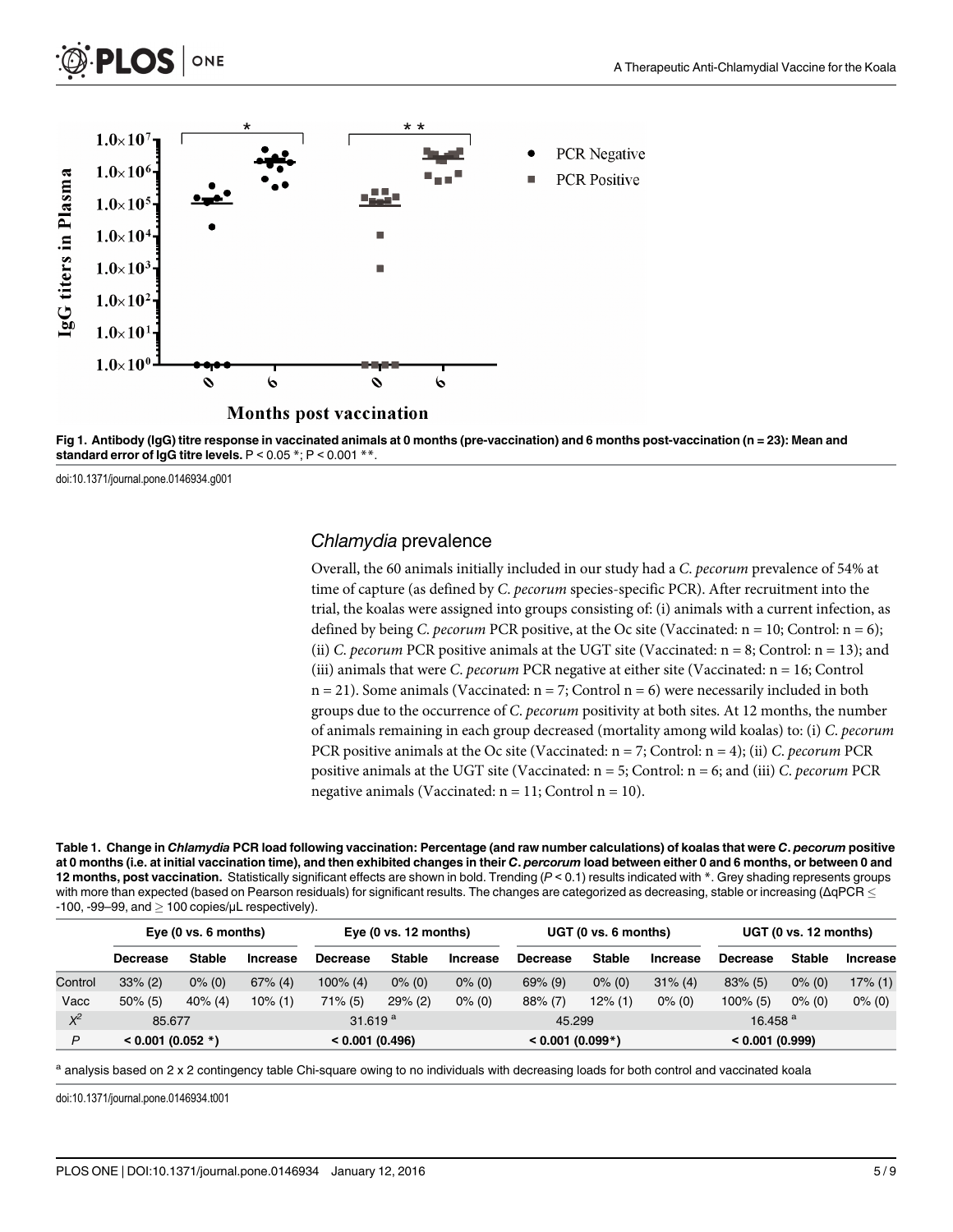## <span id="page-5-0"></span>Rate of new Chlamydia infections in vaccinated koalas compared to unvaccinated controls

For this analysis we utilized the animals that were C. pecorum negative at 0 months and able to be recaptured at 12 months. In the control group, the 12 month incidence rate at the UGT site was 25% (two new infections in the 8 animals in this group), and 20% (2/10) at the Oc site. By comparison, the vaccinated animals had a slightly lower 12 month incidence rate of 20% (2/10) and 12% (1/8) at the UGT and Oc sites respectively. While the incidence rate in the vaccinated group was lower, the group size was small and hence the difference was not statistically significant (raw data  $X^2 = 0.392$ ,  $p > 0.999$ ; percentage differences  $X^2 = 2.381$ ,  $p = 0.176$ ).

## Changes in Chlamydia load following vaccination

For animals that were infected (PCR positive) at the time of recruitment, we measured their Chlamydia load by quantitative-PCR (qPCR) at 0, 6, and 12 months to evaluate the effect the vaccine had on the level of chlamydial shedding [\(Table 1](#page-4-0)). For the purposes of analysis, we grouped the animals into three categories, based on their PCR load change, whether the load decreased, stayed stable, or increased ( $\Delta qPCR \le -100$ , -99–99, and  $\ge 100$  copies/ $\mu$ L respectively).

At 6 months post-vaccination, animals in the vaccine group were significantly more likely to decrease or stabilize their chlamydial load, whereas animals in the control group were signif-icantly more likely to increase their load [\(Table 1\)](#page-4-0). This effect was observed as a near significant trend ( $p > 0.01$ ) using the conservative (raw) data and a significant effect based on the more sensitive (%) data. For example, at the ocular site 90% (9/10) of vaccinated animals decreased or stabilized their load, compared to the control group where only 33% (2/6) had decreasing or stabilizing loads [\(Table 1](#page-4-0)). Similarly, at the UGT site,  $100\%$  (8/8) of animals in the vaccinated group had decreasing or stabilizing loads compared to 69% (9/13) in the control group [\(Table 1\)](#page-4-0).

At 12 months, the positive vaccine effect was maintained at the UGT site with 100% (5/5) of vaccinated animals showing a decrease in chlamydial load compared to 83% (5/6) in the control group ([Table 1\)](#page-4-0). We are cautious about drawing conclusions on the statistical significance of this owing to the difference of only a single individual. However importantly, throughout the entire study, not one animal in the vaccine group showed an increase at the UGT site. At the Oc site at 12 months, 100% (7/7) of vaccinated animals also decreased or stabilized their chlamydial load, although a similar trend (100% [4/4] decrease) was seen in the control group [\(Table 1\)](#page-4-0). Again, we are highly cautious about interpreting the statistical significance of this based on the sample size. Overall, smaller sample sizes of koalas, owing to field mortalities, cause us to be cautious about statistical interpretation of results at 12 months.

## Progression to chlamydial disease

To investigate the impact that vaccination had on the progression of chlamydial disease, we compared the presence and absence of disease in vaccinated and control animals. Over the 12 months of the study, only 1 of 23 (4% of koalas) vaccinated animals developed clinical signs of chlamydial disease, whereas 4 of 27 (14.8%) control animals developed clinical disease over the same time period. Based on percentage differences, the control and vaccinated groups were significantly dissimilar ( $X^2 = 7.037$ ,  $p = 0.013$ ), but the same result could not be observed in the raw data ( $X^2 = 1.512$ ,  $p = 0.363$ ) owing to the sample size. The one vaccinated animal developed mild, sub-acute, chronic cystitis, was treated in care with the standard chloramphenicol dosage and released as healthy. Three of the four animals that developed disease in the control group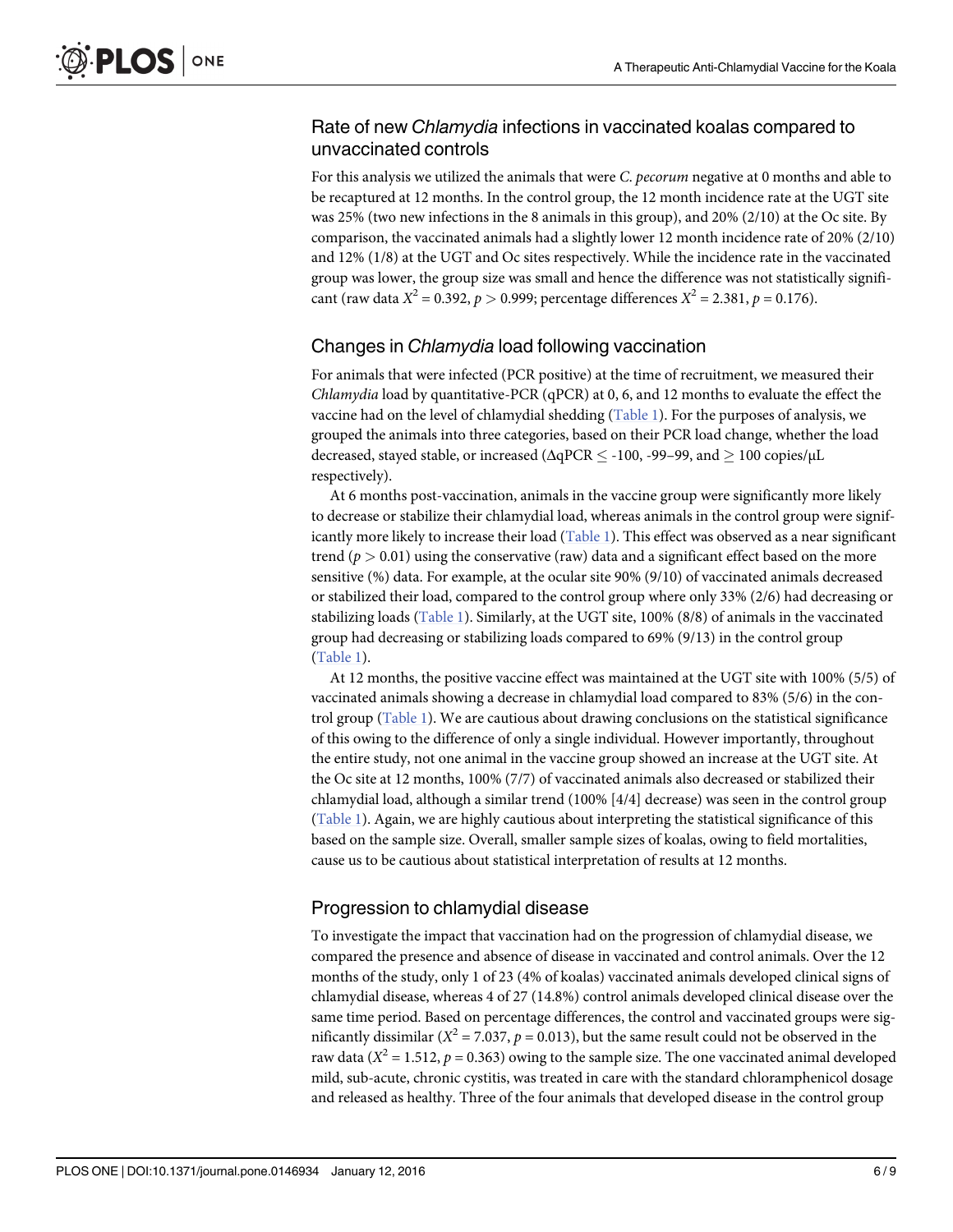<span id="page-6-0"></span>developed cystitis and were treated; the final animal developed severe and extensive reproductive disease as well as severe chronic cystitis, and was euthanized.

## **Discussion**

We have, for the first time, examined the effect of a rMOMP based anti-chlamydial vaccine on chlamydial infection risk and outcome in free-ranging koalas. The vaccine induced a significant immune response in wild-caught koalas. The incidence of new C. *pecorum* infections was lower at both anatomical sites in vaccinated animals, despite not being statistically significant. Importantly, we also found that vaccinated koalas were more likely to have stable or decreasing C. pecorum PCR loads, and were also less likely to increase their chlamydial burdens at 6 months post-vaccination at both anatomical sites. At 12 months, this positive effect could still be observed in the vaccinated cohort, with no animals increasing their chlamydial loads at either anatomical site. However, we caution the low number of koalas at this time point made statistical inference unreliable. Lastly, we showed a positive effect for protecting against progression to disease in vaccinated animals.

Therapeutic vaccines are a promising new approach to enhance immunogenicity, and reduce viral and bacterial load in infected humans and animals [[15](#page-8-0)]. Due to the difficulties associated with antibiotic treatment in the koala, a therapeutic vaccine may provide an important alternative to reduce infection. While antibiotics are curative in many cases of chlamydial disease, the therapeutic course is relatively long and labour intensive, often precluding its efficacy for the treatment of koala outside of the clinic. Therefore, a therapeutic vaccine provides a more practical solution for disease management at a non-captive population level, particularly if a single-dose vaccine were to be developed. In our current study, the positive therapeutic effect seen at both anatomical sites in the koala is a promising result for the development of a therapeutic chlamydial vaccine for this species. The loss of meaningful statistical inference at 12 months due to severe field mortalities is disappointing, masking our ability to confidently detect an effect at this time interval. This effect seems largely skewed by the four animals in the control group reducing their chlamydial ocular burden. When followed longitudinally up to two years, two of these four animals developed clinical signs of disease, whereas none of the vaccinated animals in that cohort developed any clinical signs (unpublished data).

While we did not observe a significant improvement in the risk of new infections in the vaccinated koalas, it was interesting to note nevertheless that asymptomatically infected control animals were more likely to advance to disease than asymptomatically infected vaccinated animals. Promisingly, over 12 months, only one vaccinated animal developed new disease symptoms (cystitis), whereas 4 animals in the non-vaccinated cohort succumbed to disease (cystitis  $n = 3$  and reproductive disease  $n = 1$ ). While beyond the scope of this manuscript, it is also promising to observe that available longitudinal data for the remaining animals at 18–24 months suggests that two (of 7; 28.6%) additional control animals contracted cystitis, whereas none of the vaccinated animals has yet succumbed to disease (0/6; 0%).

To conclude, the first field trial to date of this prototype koala chlamydial vaccine suggests that vaccinated Chlamydia-infected koalas have an improved infection outcome—an outcome that highlights the potential for the development of a therapeutic vaccination schedule for this species. This is especially promising given the small sample sizes, and the natural variability of an outbred population. In the koala, the main goal for population management from an ecological standpoint is maintaining health and young animal recruitment. Therefore, if a vaccine is able to lower or prevent increases of infection load, as well as to decrease the progression to disease, than this will have positive effects on population health and fecundity and may be an important tool in the management and conservation of the koala.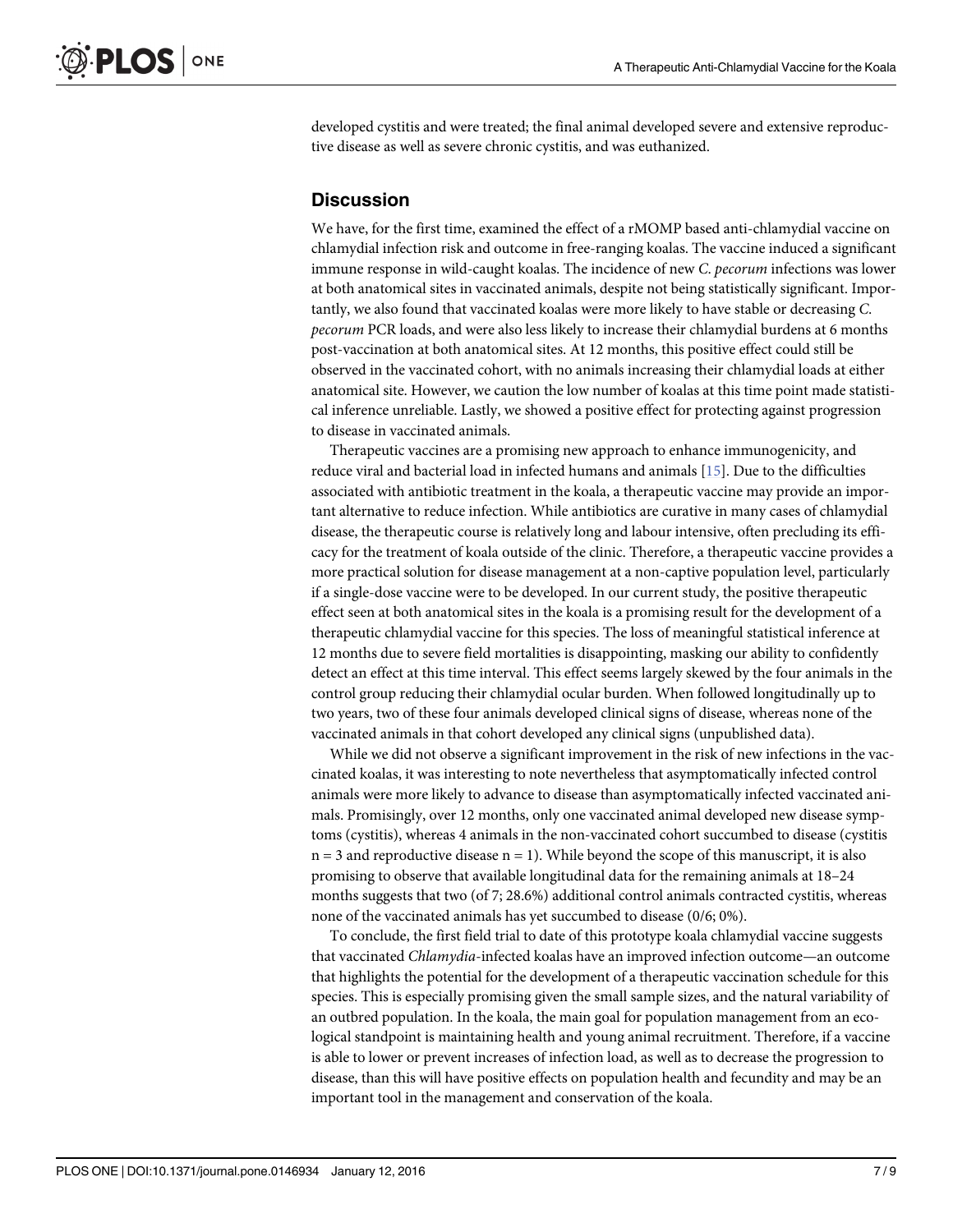## <span id="page-7-0"></span>Supporting Information

[S1 Table](http://www.plosone.org/article/fetchSingleRepresentation.action?uri=info:doi/10.1371/journal.pone.0146934.s001). Plasma IgG antibody titers of both (i) at 0 months (pre-vaccination) and (ii) 6 months post vaccination in koalas ( $n = 23$ ) vaccinated with a recombinant Major Outer Membrane Protein (MOMP) vaccine adjuvanted with an Immunostimulating complex adjuvant (ISC).

(XLSX)

## Acknowledgments

This work was funded by an Australian Research Council (ARC) Linkage Grant (LP1202000051) awarded to PT, AP, and KB. This project was significantly supported by the Queensland Government (Department of Transport and Main Roads) and specifically the Moreton Bay Rail Link project team. We also thank the many groups that have supported the overall koala Chlamydia vaccine work, including, Queensland Department of Environment and Heritage Protection, Moreton Bay Regional Council, Friends of Koala, Lismore, Endeavour Veterinary Ecology, Australia Zoo Wildlife Hospital, Lone Pine Koala Sanctuary, VIDO, Canada. Specifically, here we thank the dedicated staff at Endeavour Veterinary Ecology for their help in capturing, radio collars and tracking the koalas, and undertaking the health assessments and collecting samples. We thank Zoetis Australia for the donation of the immune stimulating complex as adjuvant.

## Author Contributions

Conceived and designed the experiments: PT KB AP CW. Performed the experiments: CW SAK. Analyzed the data: SC PT CW. Contributed reagents/materials/analysis tools: JH JL. Wrote the paper: CW PT.

## References

- [1.](#page-1-0) Govendir M, Hanger J, Loader JJ, Kimble B, Griffith JE, Black LA, et al. Plasma concentrations of chloramphenicol after subcutaneous administration to koalas (Phascolarctos cinereus) with chlamydiosis. J Vet Pharmacol Ther. 2012; 35: 147–54. doi: [10.1111/j.1365-2885.2011.01307.x](http://dx.doi.org/10.1111/j.1365-2885.2011.01307.x) PMID: [21569052](http://www.ncbi.nlm.nih.gov/pubmed/21569052)
- [2.](#page-1-0) Craig AP, Hanger J, Loader J, Ellis WAH, Callaghan J, Dexter C, et al. A 5-year Chlamydia vaccination programme could reverse disease-related koala population decline: Predictions from a mathematical model using field data. Vaccine. 2014; 32: 4163–70. doi: [10.1016/j.vaccine.2014.05.049](http://dx.doi.org/10.1016/j.vaccine.2014.05.049) PMID: [24877768](http://www.ncbi.nlm.nih.gov/pubmed/24877768)
- [3.](#page-1-0) Rhodes JR, Ng CF, de Villiers DL, Preece HJ, McAlpine CA, Possingham HP. Using integrated population modelling to quantify the implications of multiple threatening processes for a rapidly declining population. Biol Cons. 2011; 144: 1081–8.
- [4.](#page-1-0) Carey AJ, Timms P, Rawlinson G, Brumm J, Nilsson K, Harris JM, et al. A multi-subunit chlamydial vaccine induces antibody and cell-mediated immunity in immunized koalas (Phascolarctos cinereus): Comparison of three different adjuvants. Am J Reprod Immunol. 2010; 63: 161-72. doi: [10.1111/j.](http://dx.doi.org/10.1111/j.1600-0897.2009.00776.x) [1600-0897.2009.00776.x](http://dx.doi.org/10.1111/j.1600-0897.2009.00776.x) PMID: [20064144](http://www.ncbi.nlm.nih.gov/pubmed/20064144)
- [5.](#page-3-0) Khan SA, Waugh C, Kollipara A, Rawlinson G, Brumm J, Nilsson K, et al. Vaccination of koalas (Phascolarctos cinereus) with a recombinant chlamydial major outer memebrane protein adjuvanted with Poly I:C, a host defense peptide and polyphosphazine, elicits strong and long lasting cellular and humoral immune responses. Vaccine. 2014; 32: 5781–6. doi: [10.1016/j.vaccine.2014.08.037](http://dx.doi.org/10.1016/j.vaccine.2014.08.037) PMID: [25196393](http://www.ncbi.nlm.nih.gov/pubmed/25196393)
- [6.](#page-1-0) Kollipara A, Wan C, Rawlinson G, Brumm J, Nilsson K, Polkinghorne A, et al. Antigenic specificity of a monovalent versus polyvalent MOMP based Chlamydia pecorum vaccine in koalas (Phascolarctos cinereus). Vaccine. 2013; 31: 1217–23. doi: [10.1016/j.vaccine.2012.12.057](http://dx.doi.org/10.1016/j.vaccine.2012.12.057) PMID: [23306372](http://www.ncbi.nlm.nih.gov/pubmed/23306372)
- [7.](#page-1-0) Kollipara A, Polkinghorne A, Wan C, Kanyoka P, Hanger J, Loader J, et al. Genetic diversity of Chlamydia pecorum strains in wild koala locations across Australia and the implications for a recombinant C. pecorum major outer membrane protein based vaccine. Vet Microbiol. 2013; 167: 513–22. doi: [10.](http://dx.doi.org/10.1016/j.vetmic.2013.08.009) [1016/j.vetmic.2013.08.009](http://dx.doi.org/10.1016/j.vetmic.2013.08.009) PMID: [24012135](http://www.ncbi.nlm.nih.gov/pubmed/24012135)